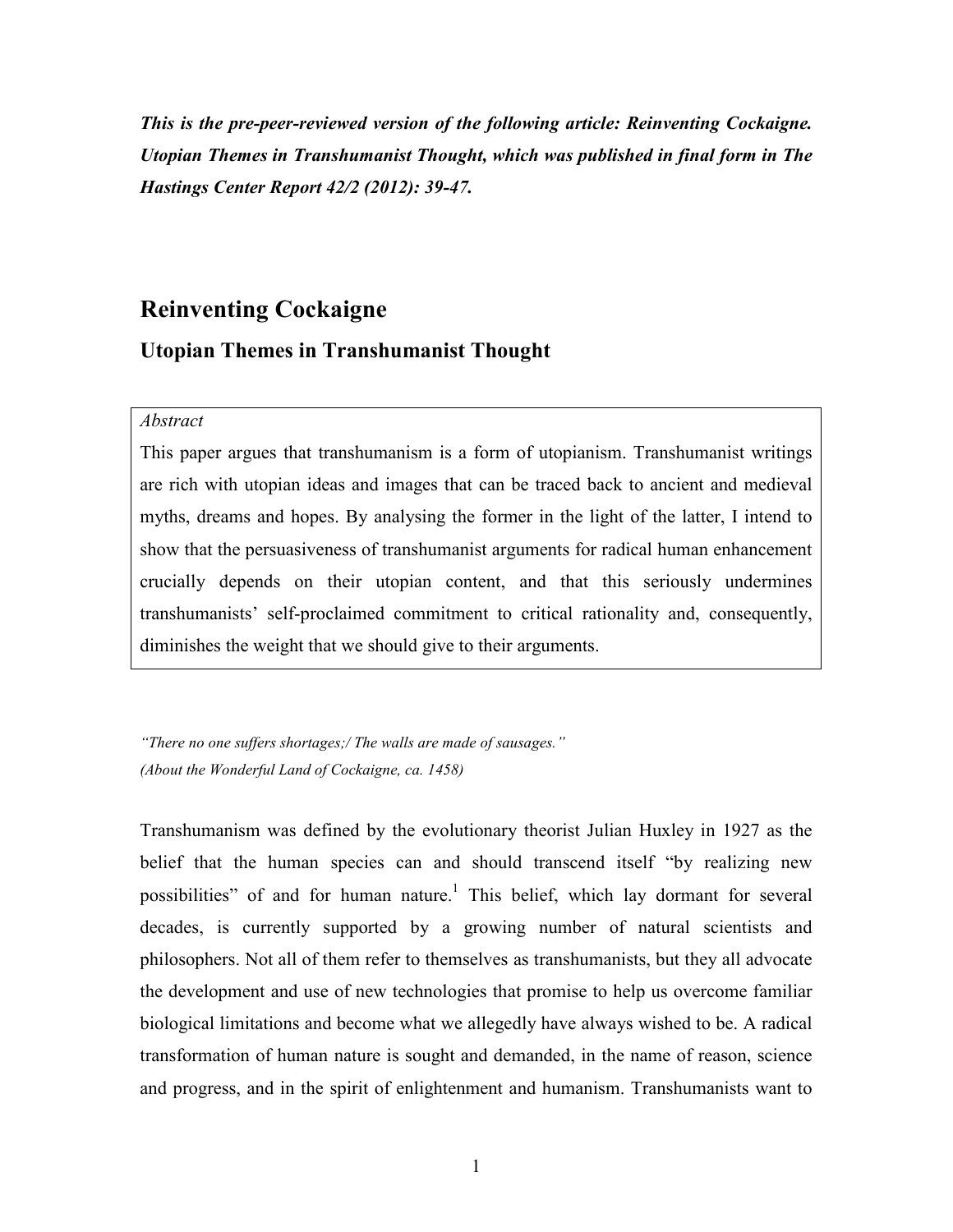do something against the "terrible fact of death"<sup>2</sup> , and advocate social, mental and physical improvement not only of individuals but of the whole species, which, they claim, will also make us happier and less prone to suffering. Nick Bostrom, Director of the *Future of Humanities Institute* at the University of Oxford declares: "I want to help make the world a better place" and speculates about "lives wonderful beyond imagination" that future radically enhanced human or "post-human" beings might enjoy.<sup>3</sup> Similarly, John Harris, who is arguably one of the most influential British bio-ethicists today, claims that "taking control of evolution and our future development to the point, and indeed beyond the point, where we humans will have changed, perhaps into a new and certainly into a better species altogether" is "nothing short of a clear imperative to make the world a better place."<sup>4</sup>. Claims such as these, which are getting more and more common, reveal a conspicuous proximity to utopianism.

Utopias can be loosely defined as "man's dreams of a better world"<sup>5</sup>, or perhaps a *perfect* world, with perfect human beings or at least human beings that are as perfect as they can be in a perfect (social, political, or technical) environment. Transhumanist visions of our post-human future evoke not only mythical places such as the Land of Cockaigne, the Isles of the Blessed, or the Golden Age, in which men lived like Gods. They also echo the promises of alchemy and later of modern science to secure wealth and happiness for all human beings.

The proposed transition from the human to the posthuman via radical enhancement is typically justified by a speculative account of all the fantastic things and experiences that await us (or if not us personally, then at least humanity) once we have achieved posthuman status. Bostrom is particularly articulate in describing the many and practically boundless delights of posthumanity: "You have just celebrated your  $170<sup>th</sup>$ birthday and you feel stronger than ever. Each day is a joy. You have invented entirely new art forms, which exploit the new kinds of cognitive capacities and sensibilities you have developed. You still listen to music – music that is to Mozart what Mozart is to bad Muzak. You are communicating with your contemporaries using a language that has grown out of English over the past century and that has a vocabulary and expressive power that enables you to share and discuss thoughts and feelings that unaugmented humans could not even think or experience", and so on and so forth.<sup>6</sup> Basically,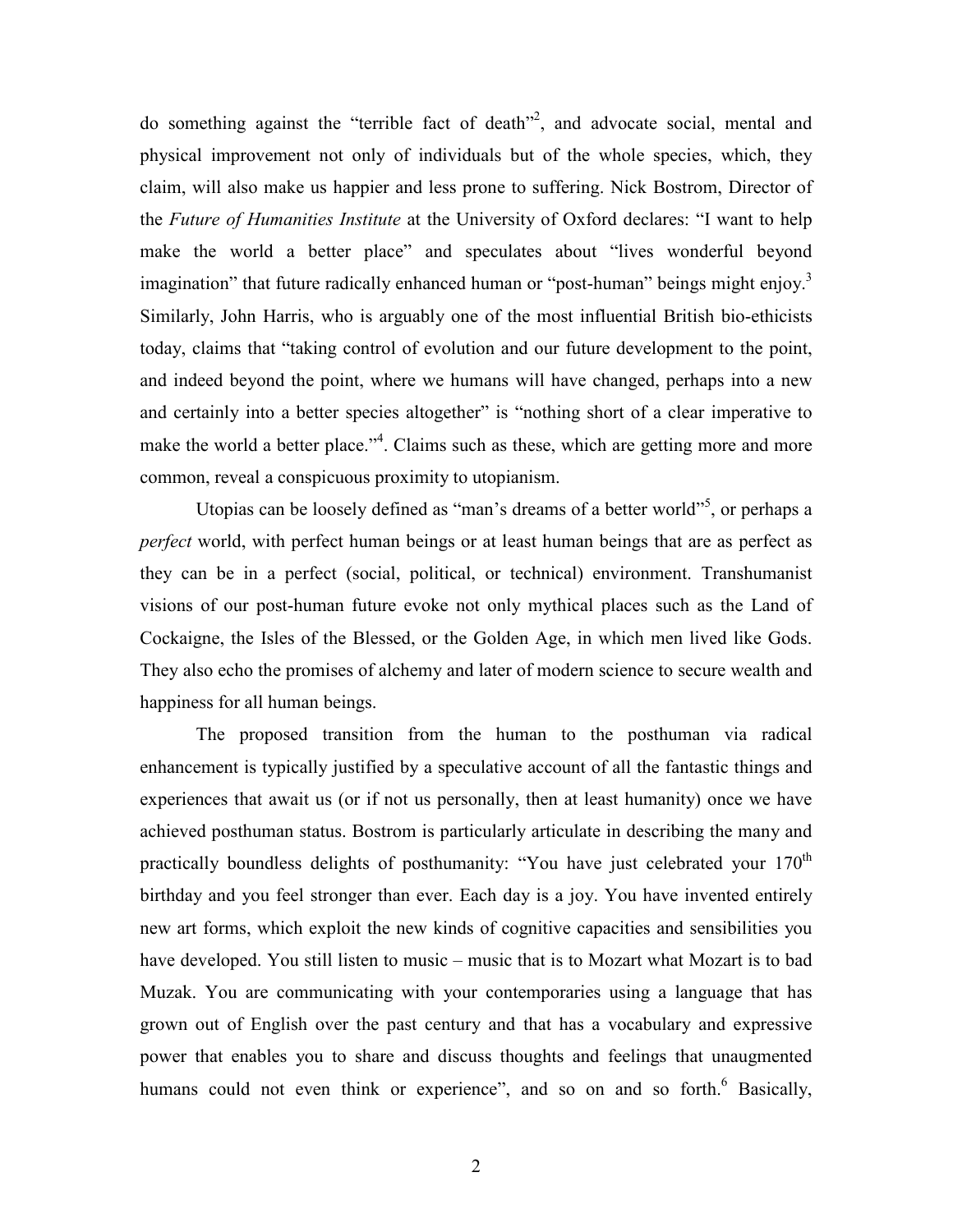everything will be much, much better (and easier). In his *Letter from Utopia*, in which one of those fortunate posthumans of the future addresses us merely humans, we are reminded of those few and all-too-short precious moments in which we experience life at its best, only to be told that those moments are nothing compared to the bliss permanently experienced by the posthuman: "And yet, what you had in your best moment is not close to what I have now – a beckoning scintilla at most. If the distance between base and apex for you is eight kilometres, then to reach my dwelling requires a million light-year ascent. The altitude is outside moon and planets and all the stars your eyes can see. Beyond dreams. Beyond imagination."<sup>7</sup> Posthumans will no longer be cursed with ageing bodies, and will no longer have to die; they will know and understand things that are entirely beyond our reach now; and above all, they will have lots and lots of pleasurable experiences: "Pleasure! A few grains of this magic ingredient are dearer than a king's treasure, and we have it aplenty here in Utopia. It pervades into everything we do and everything we experience. We sprinkle it in our tea" (p. 5). The letter ends with an urgent call to bring the posthuman into existence and is signed by "your possible future self".

There is nothing very unusual about the utopian outlook that Bostrom endorses so unabashedly. On the contrary, it is rather common and apparently shared by many who see humanity's salvation in emerging and converging technologies and technological growth in general. The scientists and US government officials who authored the 2002 landmark report *Converging Technologies for Improving Human Performance*, commissioned by the *US National Science Foundation* and *Department of Commerce*, seriously expected that through the convergence of nanotechnology, biotechnology, information technology and cognitive science we would soon be able to solve all the world's problems. Technological progress would result in "world peace" and "evolution to a higher level of compassion and accomplishment."<sup>8</sup> More importantly, it would also lead to "a golden age of prosperity" (p. 291) and "economic wealth on a scale hitherto unimaginable" (p. 293). Economic wealth is here clearly seen as both necessary and sufficient for permanent human happiness, where the latter, in well-tried utilitarian fashion, is equated with unlimited access to, and enjoyment of, pleasurable experiences.

Bostrom's transhumanist comrade-in-arms David Pearce, who favours a negative utilitarianism whose aim is the abolition of all suffering, is equally optimistic (and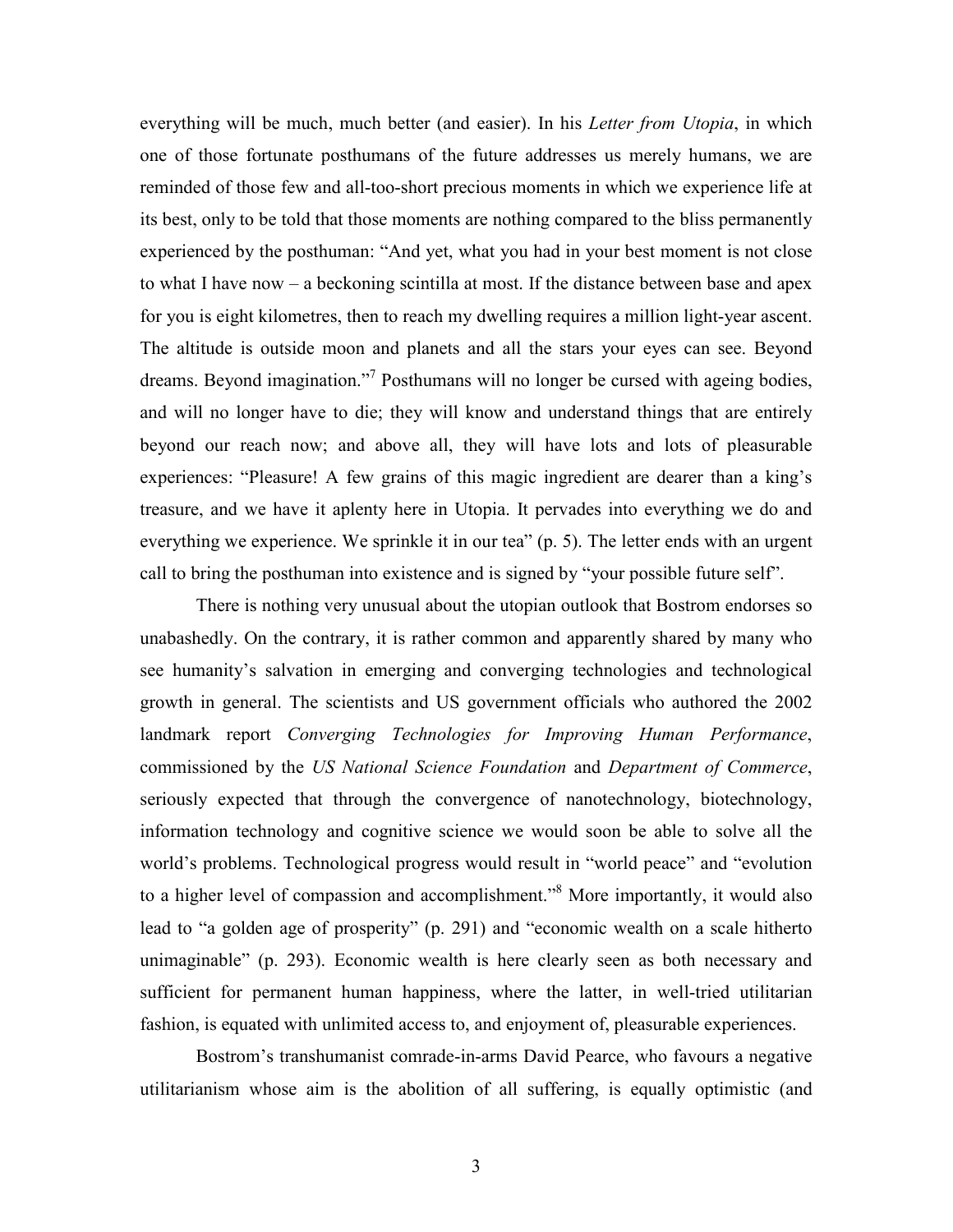equally hedonistic in his outlook): "Over the next thousand years or so", he knows, "the biological substrates of suffering will be eradicated completely" and consequently the "states of mind of our descendants (…) will share at least one common feature: a sublime and all-pervasive happiness."<sup>9</sup> It will be nothing less than a "naturalisation of heaven", where we "will have the chance to enjoy modes of experience we primitives cruelly lack. For on offer are sights more majestically beautiful, music more deeply soul-stirring, sex more exquisitely erotic, mystical epiphanies more awe-inspiring, and love more profoundly intense than anything we can now properly comprehend" (0.4.). "As an exercise, the reader may care briefly to summon up the most delightful fantasy (s)he can personally conceive. Agreeable as this may be, states of divine happiness orders of magnitude more beautiful than anything the contemporary mind can access will pervade the very fabric of reality in generations to come. Even the most virile of imaginations can apprehend in only the barest and formal sense the ravishing splendour that lies ahead"  $(1.7.).$ 

In the same vein, to add just one more example, Gregory S. Paul & Earl D. Cox in their celebration of cyberevolution ask us to consider "the advantages of being able to learn and understand anything your mind desires in a few minutes. Imagine yourself a virtual living being with senses, emotions, and a consciousness that makes our current human form seem a dim state of antiquated existence. Of being free, always free, of physical pain, able to repair any damage and with a downloaded mind that never dies."<sup>10</sup>

The exuberant rhetoric that marks all those descriptions frames the more serious and, as I am happy to admit, occasionally rather sophisticated philosophical arguments that Bostrom and some of his more academically inclined fellow transhumanists such as John Harris or James Hughes have presented. The rhetorical framing, however, is far more than mere decoration and literary flourish, for the arguments are all based on the presumption that the proposed changes of the human condition will have immensely desirable effects. The rhetoric disguises the fact that we actually know very little about what it would be like to be posthuman and that we cannot be certain that the world we are going to create by taking the path of radical enhancement is anything like the world described so imaginatively by its ardent proponents. In fact, the whole idea of being able to fulfil all our desires and to live a life of pure joy that allegedly lies ahead of us betrays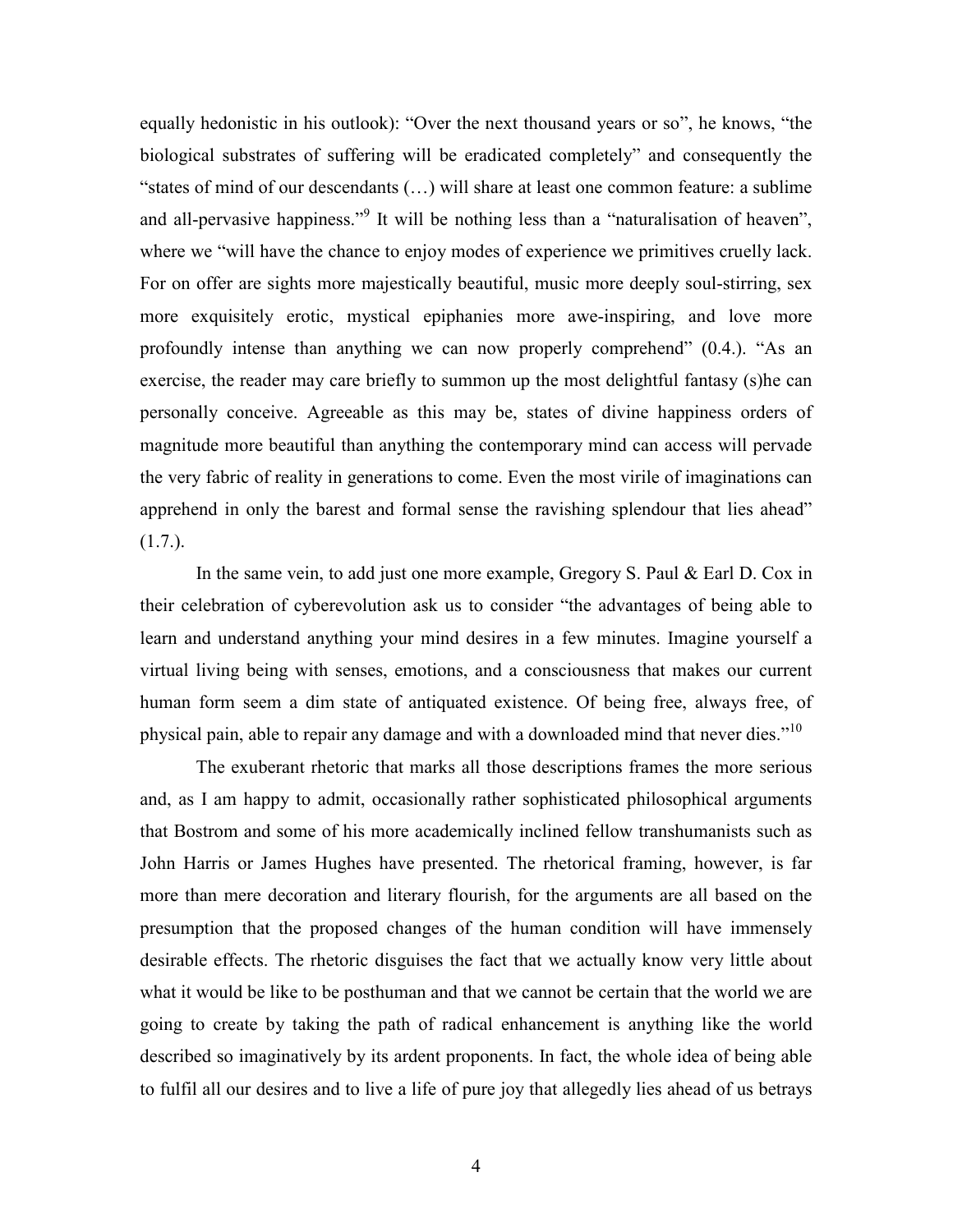clearly enough its mythological roots. Just as the medieval Land of Cockaigne, in which food and drink rains down from the sky, sexual restraints no longer exist, and nobody has to die or fall ill, or the Fountain of Youth, which occurs in one form or another in countless legends and which has the power to return to us what we often miss more than anything else, namely our lost youth, the transhumanist account of posthuman existence is an obvious wish-fulfilment fantasy. And there is not even much difference between the themes that inform the mythological fantasies on the one hand, and the transhumanist fantasies on the other. Sensual pleasures are still very important (with sexual pleasures ranking particularly high), and so is youth and youthful vigour, and, perhaps more than anything else, the freedom to do as one pleases and not to be restricted in any way. As the legend of Cockaigne has it: "Lovely women and girls may be taken to bed,/ Without the encumbrance of having to wed./ Nothing sinful about it, no one feels shame,/ For their custom in this is not to lay blame."<sup>11</sup> If we compare this for example to de Val's and Sorgner's recent *Metahumanist Manifesto*, <sup>12</sup> we find basically the same idea of boundless sexual liberty, although somewhat intellectualised by pseudo-radical jargon: "Metasex not only challenges the dictatorship of anatomical, genital and binary sex, but also the limits of the species and intimacy. Pansexuality, public sex, poliamoria, or voluntary sexwork are means to redefine sexual norms into open fields of relationality, where modalities of affect reconfigure the limits of kinship, family and the community."

Yet whatever the details of the dreamworld that individual transhumanists conjure up, they usually agree that the radically enhanced posthumans will live like the first race of humans did during the *Golden Age* that Hesiod tells us about, when there was no hard work or grief and no miserable old age: "They had everything good. The land bore them fruit and all of its own, and plenty of it too. (…) And sure when Earth covered over that generation, they turned into holy spirits."<sup>13</sup> The latter we now hope to achieve, after having enjoyed a long life as physical organisms and an accompanying array of bodily pleasures, by uploading our minds to a computer. Hesiod's holy spirits have adapted to modern times and have reappeared as Kurzweil's spiritual machines, $14$  but they are essentially the same.

Transhumanists like Bostrom, however, often put more or at least equal emphasis on what they think of as cognitive enhancement, which plays rather a minor role in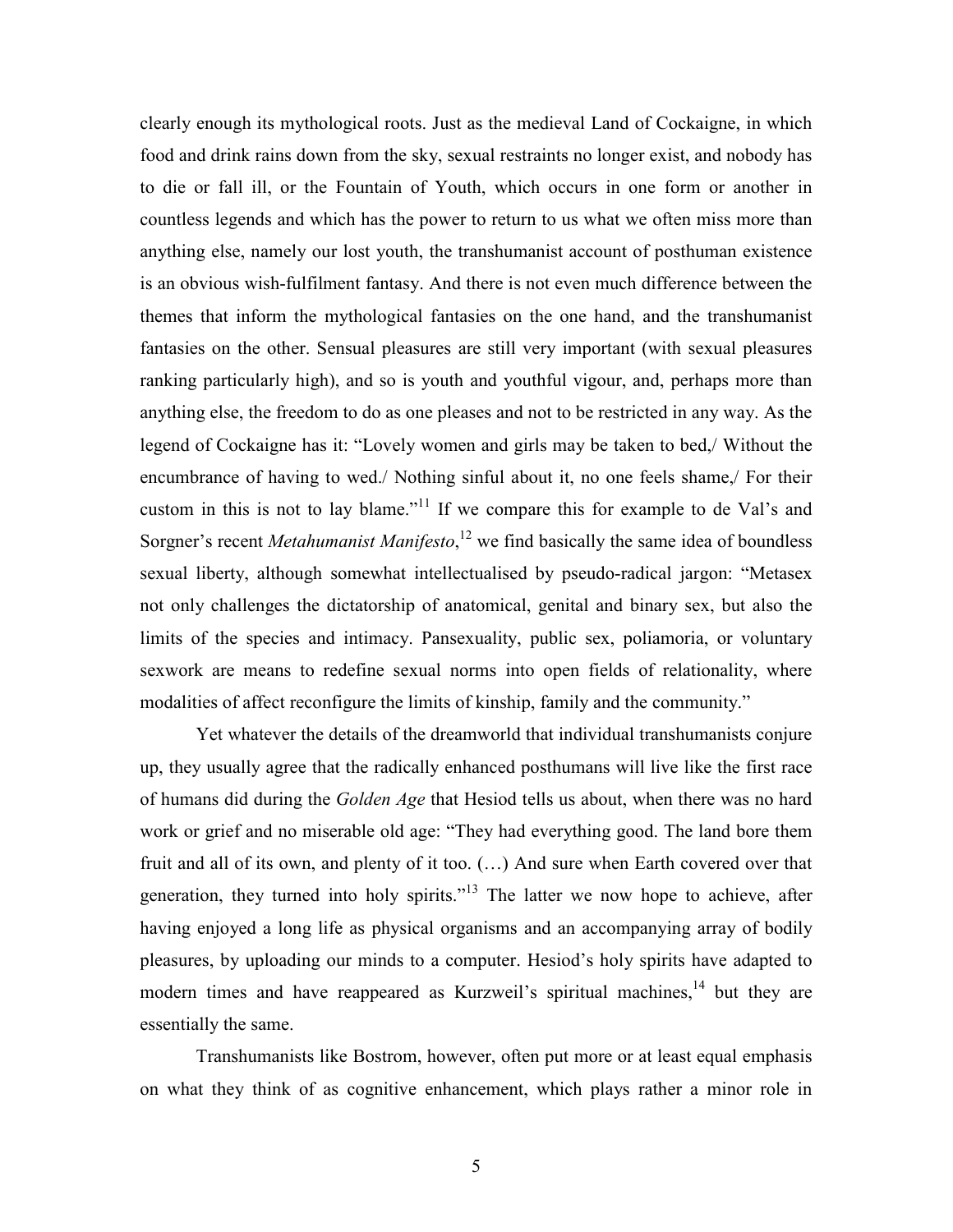ancient myths. Cognitive enhancement is meant to greatly facilitate understanding and the acquisition of knowledge. It is assumed that of understanding and knowledge one can never have enough. They are regarded as both intrinsically and instrumentally valuable. Intrinsically because through knowledge and understanding we get access to intellectual pleasures of which we would otherwise remain ignorant, and instrumentally because the more we know and understand the better will we able to control our environment, and the better we will be able to do that, the closer we get to the kind of naturalised heaven that not only Pearce dreams of. Yet by including knowledge and understanding among the prizes that a radically enhanced human can be certain to attain and by connecting them with the mythological themes of effortless pleasure and eternal life, transhumanists revive yet another set of medieval ideas that we can find at work in the beliefs and endeavours of the alchemists.

Contrary to a popular misconception, alchemists were not primarily concerned with the transmutation of base metal into a far more valuable substance, such as silver or gold, but more generally with the overcoming of the boundaries that separated the various kinds of things from each other and that prevented ascendency to perfection. In their desire to know how diverse substances could be transmuted into another, they made discoveries that helped advance the budding sciences of metallurgy, chemistry, and medicine. The Philosopher's Stone, which was thought to make all transmutations possible, was also the Elixir of Life, or was meant to be used to the same effect. The search for material perfection went hand in hand with the search for spiritual perfection, that is, wisdom (knowledge and understanding). It was generally believed that the ability to turn common metal into gold (a substance that neither rusts nor decays) would go along with unlimited wealth, wisdom, and immortality. "The philosopher's stone is a symbol for the permanence and perfection which man has always sought and never found. The alchemical dream of transmuting base metal into gold was more than a scheme to get rich quick; it was a dream in which death could play no part."<sup>15</sup> This dream was based on a quasi-Aristotelian understanding of nature, according to which everything that is strives, by its very own nature, for perfection (or, in Aristotle, for that state of being that represents its generic optimum). Just as the acorn strives to grow into an oak and the body of a child into the body of woman or a man, common metal likewise yearns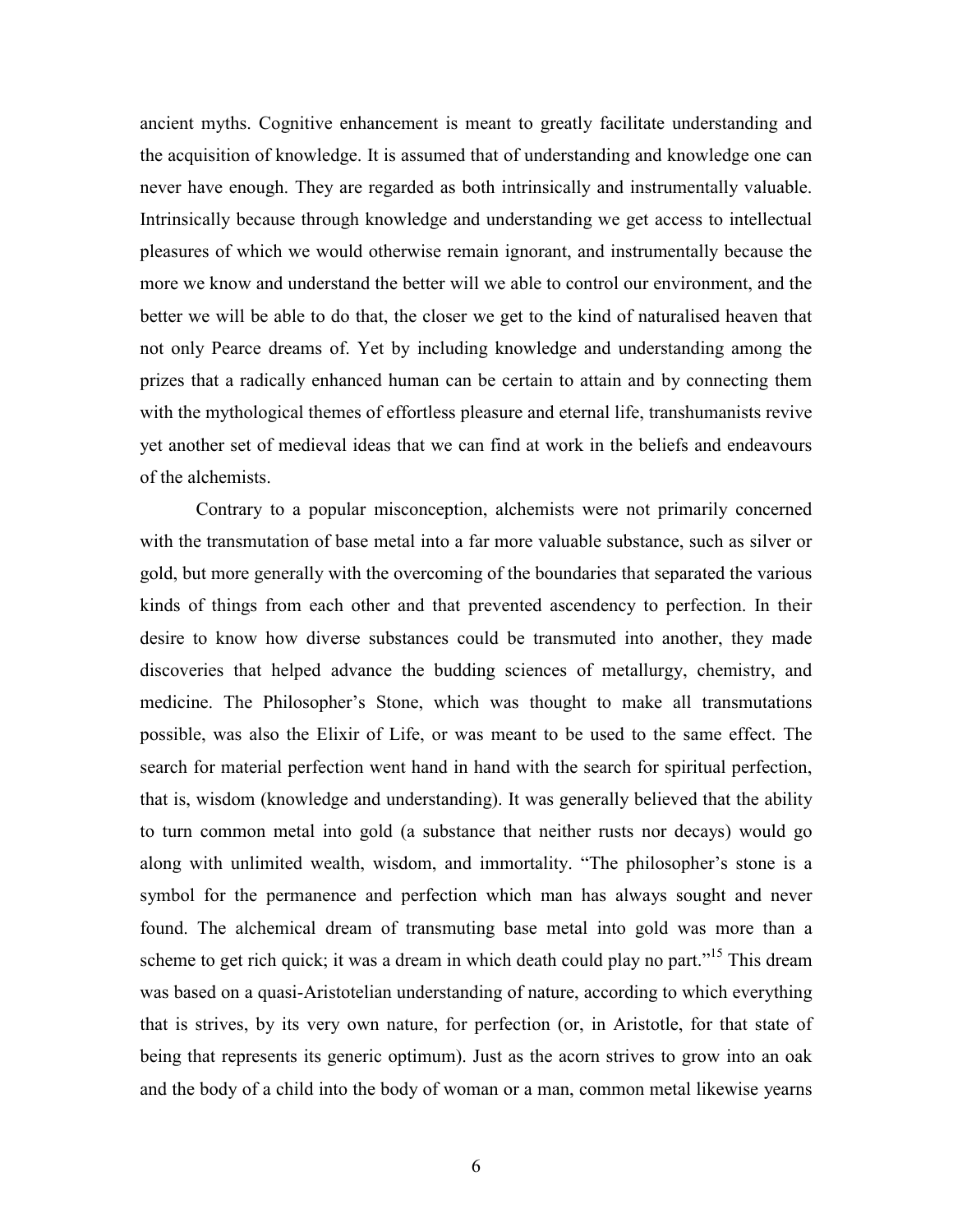to become something better. To turn it into gold is thus not a violation of its nature, but a way of supporting it. It is not as if by doing so we would force things to do or be what they are not meant to do or be, but rather that we simply help them along, assist them in their journey to perfection and thus in the realization of their own true nature. The same holds true for the expected transformation of the human from a mortal into an immortal being. It is simply a matter of learning to be the kind of being that we have always meant to be.

Transhumanists often show a similar adherence to a crypto-Aristotelian teleology of the human and they are just as happy to exploit its utopian potential. Max More claims that "to halt our burgeoning move forward, upward, outward, would be a betrayal of the dynamic inherent in life and consciousness. We must progress on to transhumanity and beyond". Nick Bostrom makes extensive use of the metaphor of growing up and tells us that humans are like children who naturally (although with a little help from enhancement technologies) evolve into posthuman adults.<sup>16</sup> If we let this happen (and it is a matter of letting it happen rather than actively bringing it about), we will, according to Bostrom, "truly grow up and experience life as it should have been all along."<sup>17</sup> Finally, Gregory Stock maintains that human nature is essentially Promethean, so that we will, following our own natural ends, progress further into posthumanity whether we like it or not.<sup>18</sup> This kind of techno-optimism, and indeed techno-determinism, is getting increasingly common among scientists working in the field today. Biotechnology promises to be the real Philosopher's Stone, that elusive device that the alchemists so desperately tried to find and which would finally give them the power to reinvent the world so that it would match their desires. The modern utopia rests on a strong belief in the transformative and salutary power of science and technology that has always accompanied their rise and been at the root of their success.

While classical social utopias such as Thomas More's *Utopia* or Tommaso Campanella's *City of the Sun* did not seek to radically transform the human condition, this changed with the publication of Francis Bacon's *Nova Atlantis* in 1627, which marked the transition from the traditional social and political utopias to the modern techno-utopia. Bacon envisaged a scientific and technical utopia, in which the "Enlarging of the bounds of Humane Empire, to the Effecting of all Things possible" is declared to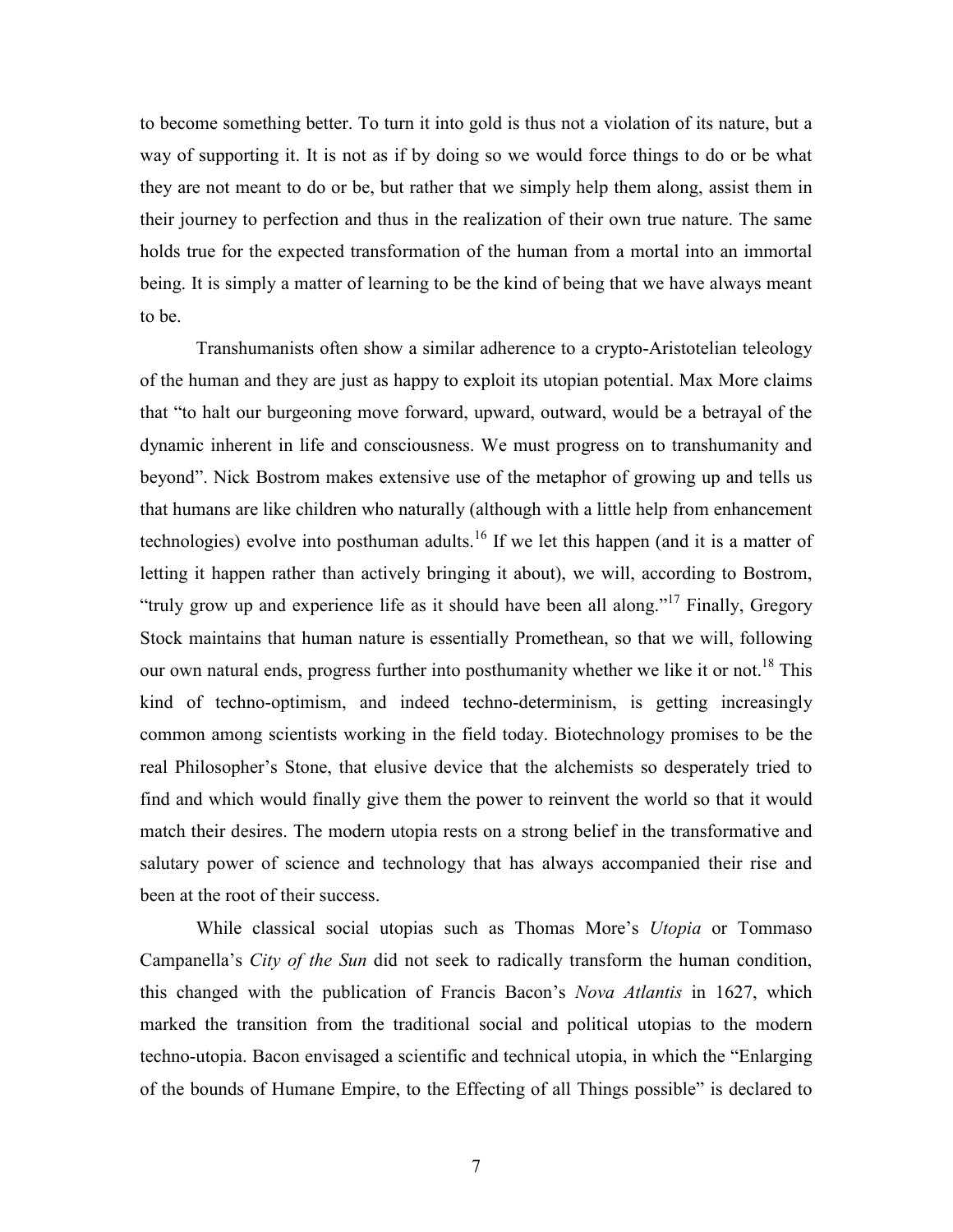be the ultimate goal of the fictional society that the novel's narrator encounters on the remote (fictional) island Bensalem.<sup>19</sup> One of the main areas of research those islanders engage in seems to be human enhancement. Among the discoveries they have already made by devoting themselves completely to their goal Bacon lists the production of food that makes "the very Flesh of Mens Bodies, sensibly, more Hard and Tough; and their Strength farre greater, then otherwise it would bee" (p. 40), the resuscitation of (seemingly) dead bodies, the ability to make animals grow larger or smaller, more fruitful or barren, to change their colour, shape or behaviour, the creation of chimeras (that is, mixtures of different kinds of animals), and finally the creation of "Perfect Creatures" (p. 39). Although these experiments are being undertaken with animals rather than humans, the sole reason for conducting them is in order to "take light, what may be wrought upon the Body of Man" (p. 38).

This tradition was continued into the  $20<sup>th</sup>$  century by H.G. Wells, who also distinguished the "modern" utopia by its inherent commitment to constant progress: "the Modern Utopia must be not static but kinetic, must shape not as a permanent state but as a hopeful stage leading to a long ascent of stages."<sup>20</sup> Transhumanists tend to share this assessment and emphasise the fundamental unboundedness of the enhancement process, which again links them to earlier modes of thought. Belief in human perfectibility has in fact replaced visions of (realistically unattainable) perfection since the late  $18<sup>th</sup>$  century. In 1795, not yet sobered by the fate of the French Revolution, the Marquis de Condorcet declared human beings to be indefinitely perfectible within the boundaries of human nature, and wondered how much more we could expect for the improvement of our cognitive and physical abilities, the extension of our life span and ultimately the conquest of death if we only found a way to improve this nature itself, finally "released from the empire of fate and from that of the enemies of its progress, advancing with a firm and sure step along the path of truth, virtue and happiness.<sup> $21$ </sup> Like many transhumanists today, Condorcet was convinced that it was our human destiny to make this step. At the same time in England, William Godwin preached human perfectibility and saw us becoming increasingly godlike, perhaps immortal, with a necessity that is rooted in our nature, for we are all, essentially, godlike beings.<sup>22</sup> A few years later, Johann Gottlieb Fichte in Germany predicted that we will eventually gain a complete understanding of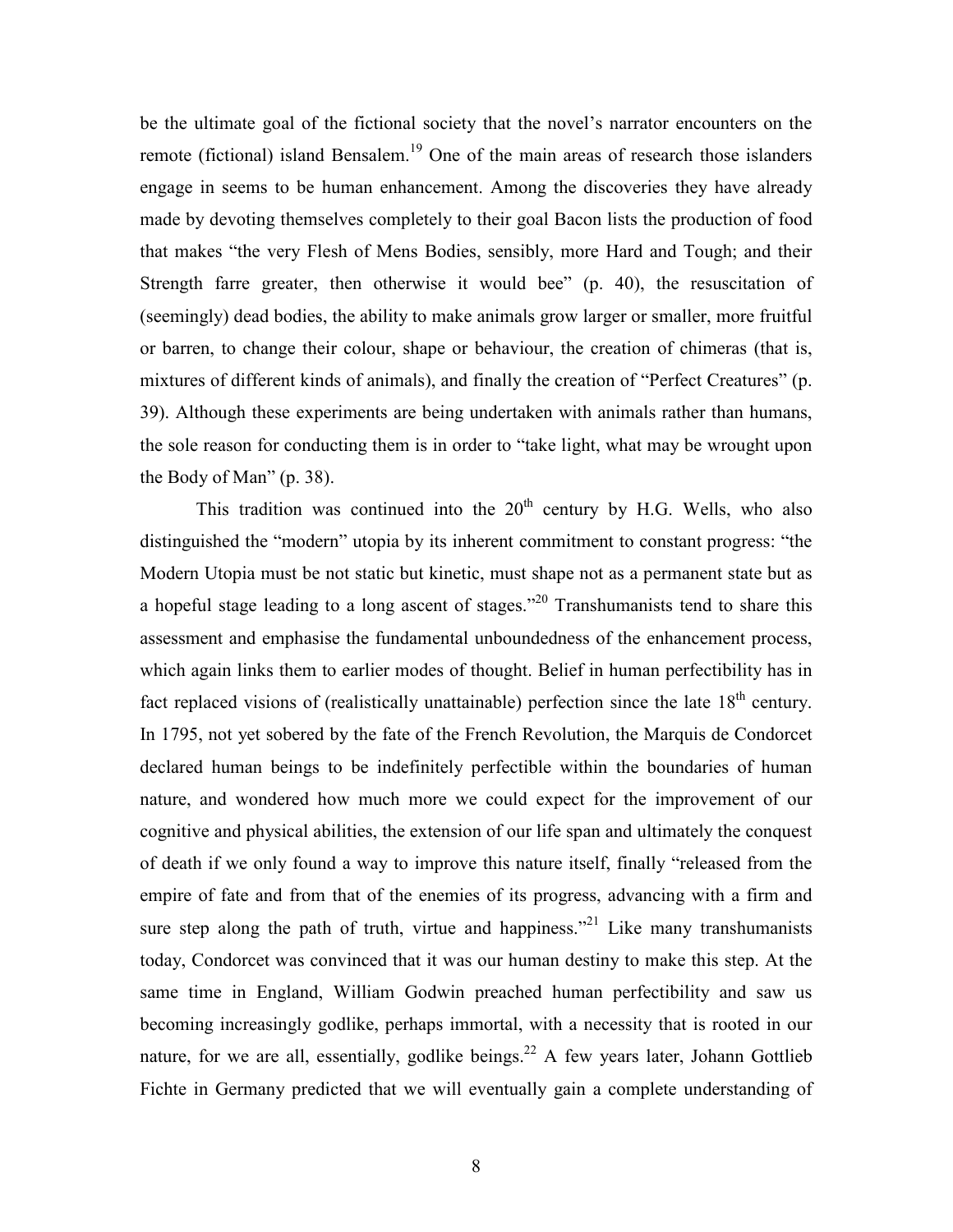nature and that work will cease to be a burden because men will have learned how to reduce mechanical toil. He was also convinced that God will some day reveal a glorious end to humanity, which "is wholly incomprehensible to me here".<sup>23</sup>

All these utopian ideas can be found again in one form or another in transhumanist writings. Transhumanism closely follows the utopian tradition that has developed from its mythological beginnings via the proto-scientific aspirations of alchemy to modern science and the hopes that its steady progress has kindled and nourished. If anything, the utopian element has, in the wake of the biotechnological revolution, become even more pronounced and expressive of further-reaching ambitions. According to Gregory Stock, we will soon "seize control of our evolutionary future."<sup>24</sup> Biological enhancement will lead us to "unexplored realms, eventually challenging our basic ideas about what it means to be human", which he thinks is not something to deplore, but rather to celebrate. The "beginning of human self-design" (p. 3) is a good thing without qualification because it promises, for the first time in history, *complete autonomy*. We have come to regard our own physical bodies as external restraints (rather than as the internal condition of being someone at all and thus the source of all the freedoms that we *have* got). They seem to prevent us from being entirely autonomous. For that reason, we need to overcome not only the nature that surrounds us, but also the nature that we are ourselves. Elsewhere I have called this vision of *complete control* that pervades transhumanist writings the *ultimate utopia*. <sup>25</sup> It is present in the unconcealed desire for personal immortality and the acquisition of godlike qualities such as omnipotence, omniscience, and even omnibenevolence. The idea, publicised by Kurzweil and others, that we will one day be able to upload our minds to computers (and thus achieve immortality) is clearly inspired by the same hopes and desires.

Now what is the relevance of all this? Would it matter for our assessment of transhumanism if it were a kind of utopianism? Before we can try to answer this question, we need to determine first what exactly the function of utopian ideas and images in transhumanist writings is. It is fairly clear that they provide considerable motivation for the development and endorsement of enhancement technologies, and hence very likely that without a prominent display of such utopian fantasies there would be far less willingness to fund research into, and development of, enhancement technologies. Those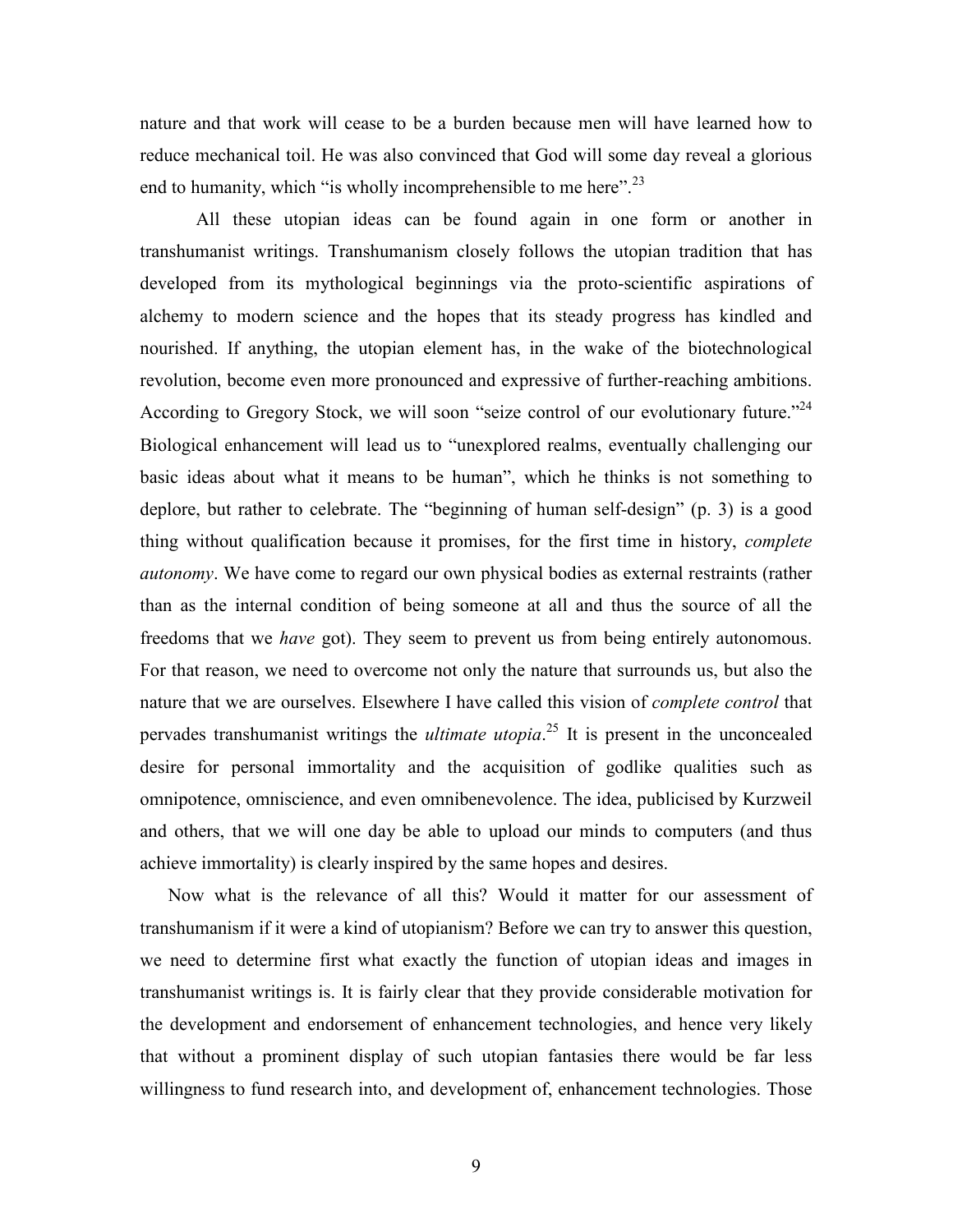ideas thus function as a call to arms to prospective followers and investors. In some cases this is quite obvious, when for instance Aubrey de Grey, after promising us an "endless summer of literally perpetual youth,<sup>226</sup>, calls out a "crusade against aging" (p. x) and expressly asks his readers to "lobby for more funding for rejuvenation research, and for the crucial lifting of restrictions on federal funding to embryonic stem cell research in the United States, by writing letters to your political representatives, demanding change", or better even, to directly donate to the *Methuselah Foundation* that de Grey founded in 2003 (p. 336). And if we accept his co-author and research assistant Michael Rae's description of de Grey as "tirelessly and courageously bearing Promethean fire to a world yet shivering under the winter of age-related death and decay" (unpaginated dedication), which not accidentally evokes an image that contrasts starkly with the utopian counterimage of the predicted endless summer of perpetual youth, then we may well feel inclined to join the crusade and empty our pockets for the cause. It seems that the brighter the posthuman future appears to us, and the bleaker the human present, the more reason we have to abandon humanity and seek to bring about posthumanity. The purported brightness of the future and corresponding bleakness of the present reinforce each other. For this reason, utopian descriptions of the posthuman condition are generally complemented with dystopian descriptions of the merely human, for instance when death is depicted as "the greatest evil"<sup>27</sup> or more imaginatively and memorably as an alldevouring dragon, whose "red eyes glowed with hate" and whose "terrible jaws flowed an incessant stream of evil smelling yellowish green slime."<sup>28</sup> And once the dragon is dead, of course, the future is suddenly wide open for the creation of a "better world" (p. 276).

Transhumanist descriptions of how our posthuman future is going to be like are descriptions only on the surface. In fact, their purpose is very different from that of mere descriptions. Their aim is not to describe facts or to express a belief about the (future) state of the world. Instead, they belong to a class of speech acts that John Searle has described as being "not in the business of trying to tell us how things are in the world", but rather of "trying to change the world to match the content of the speech act."<sup>29</sup> As paradigmatic examples of such speech acts Searle mentions promises and orders. Utopian accounts of our posthuman future have something of both. They promise us a far better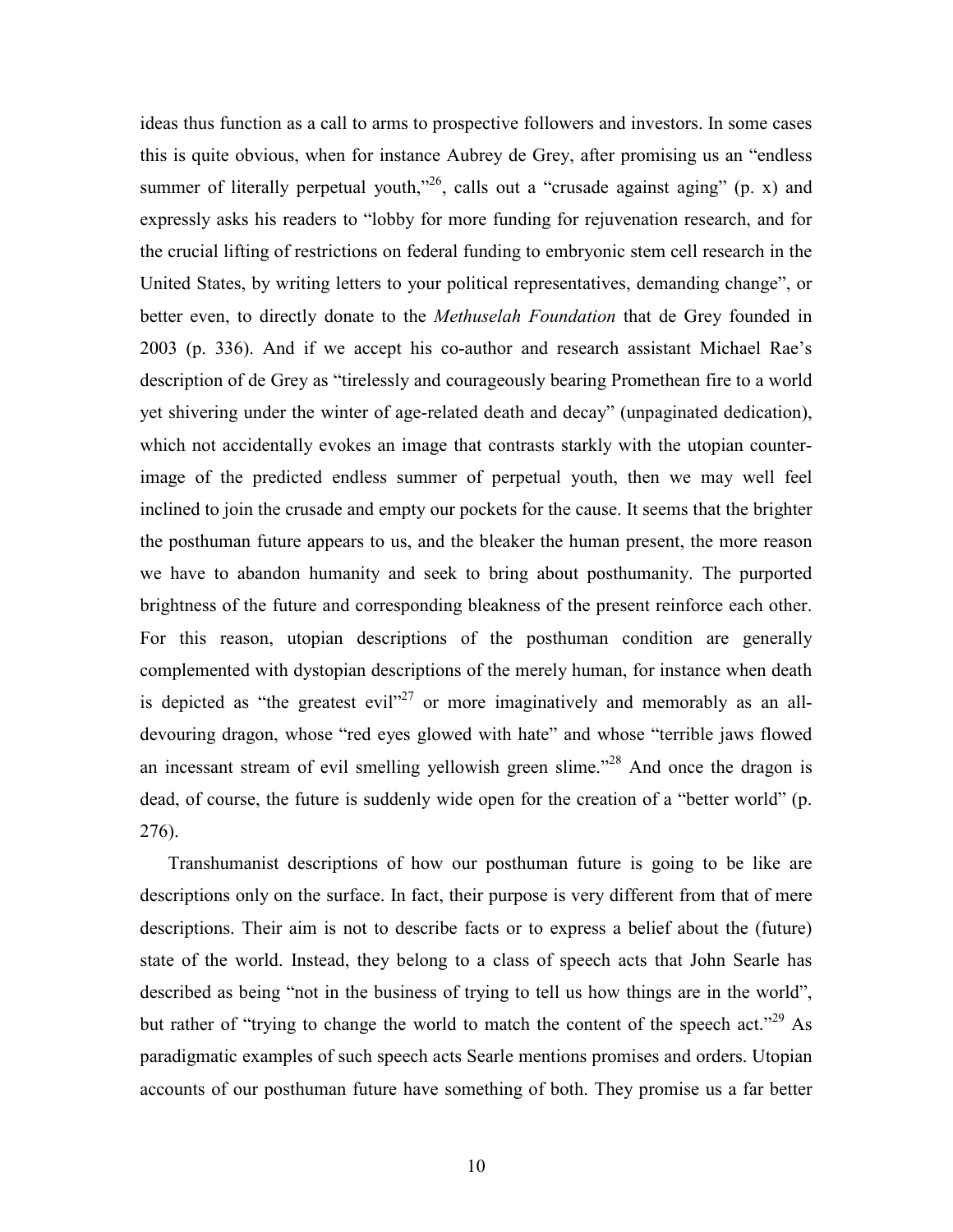future, a future that is presented as definitely worth pursuing and in fact more desirable than anything else. The act of promising entails a commitment, but the fulfilment of the promise may nonetheless presuppose that certain conditions are met. I can promise you that something will occur *if* you do what I tell you to do. My commitment is to the certainty of the outcome, *provided* you collaborate. Posthuman utopias are similar to such conditional promises. They are presented as certain outcomes (conveying that 'this fabulous alluring future actually *will* occur!'), but at the same time as dependent on our willingness to help bring it about and not to throw any unnecessary obstacles in its way. The promise thus borders on an order. We are told to support radical enhancement ('Do this!') and, so that we have a reason to obey, we are promised a hefty reward (an indefinitely extended life span, pleasures beyond anything we can currently imagine, vastly superior understanding, autonomy and complete control, you name it).

This precarious combination of promise and order that underlies the usual accounts of our posthuman future makes its utopian character even more significant for a critical assessment of the transhumanist agenda. Utopian ideas and images do not merely serve as motivational aids to get people to support the radical enhancement agenda, they also affect the very arguments that are proposed in favour of human self-transformation and in particular in support of the claim that it is our moral duty to develop and use technologies that make this happen. As philosophical arguments they appear to be self-contained, but in truth utopian ideas form the fertile soil from which those arguments grow, so that without them they would wither and die.

So how relevant is all this for our assessment of transhumanism as a philosophical movement whose explicit goal it is to change the world by changing human nature? It may seem that nothing has been said so far that would necessarily discredit the transhumanist enterprise as such. Why, after all, should it be wrong to dream of a better world and to encourage everyone to help bring it about? Perhaps the alleged similarity between age-old utopian ideas and the transhumanist agenda is merely superficial anyway, and even if it is not, it is far from obvious that there is anything wrong with utopianism as such. On the contrary, it seems that a decent dose of utopianism is the engine of all progress, not only the progress that is yet to come, but also all the progress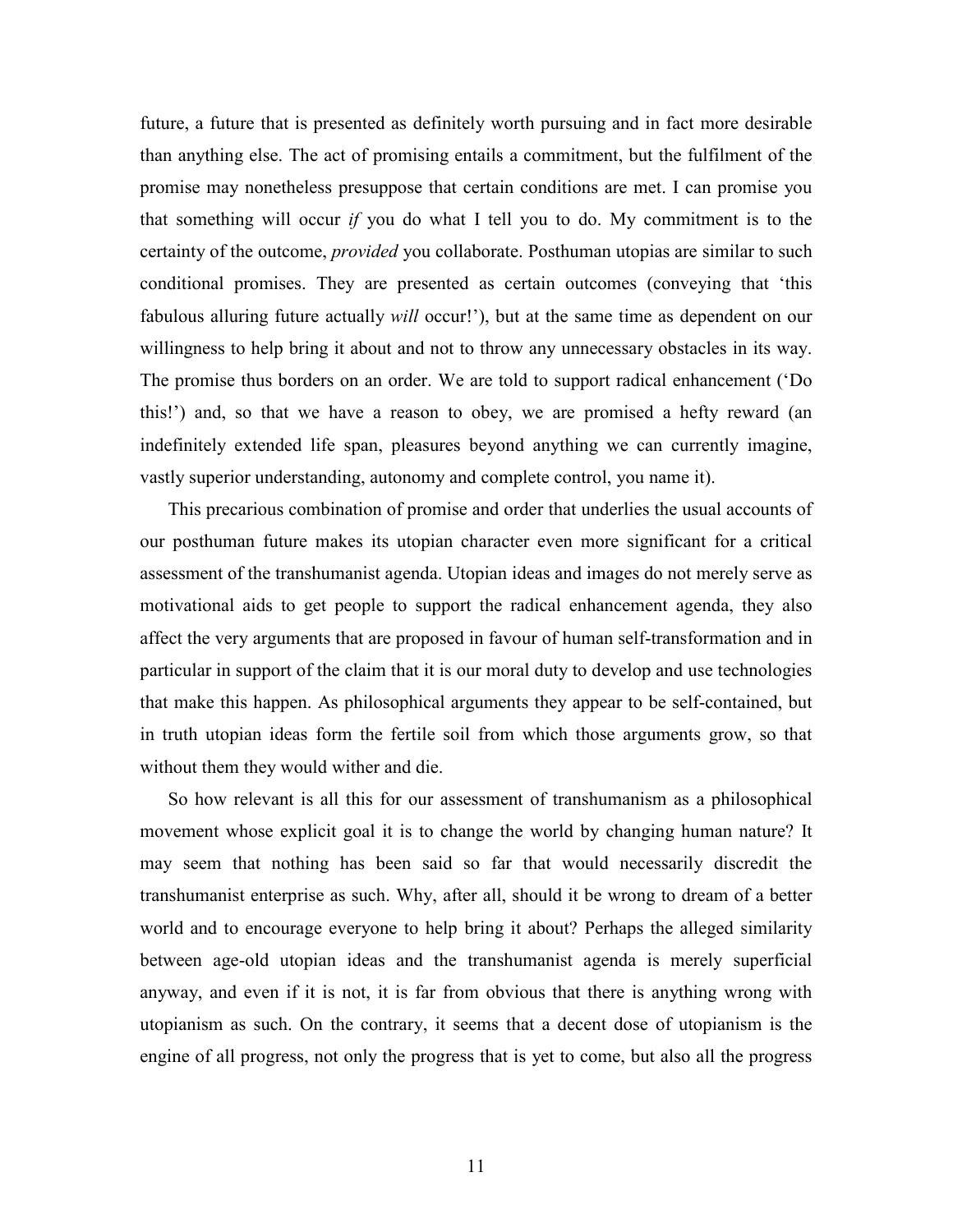that we have made in the past to get us to where we are now. Surely we would not want to relinquish that.

Now first of all, the similarities are anything but superficial. What drives transhumanists and their persistent call for radical human enhancement is the same old desire that expresses itself in ancient myths and modern utopias: the desire for overcoming natural restraints, for a life not limited by things that we cannot control. What has changed is merely that for the first time in history, mainly due to the rapid development of the biosciences and related technologies, it actually seems possible that we will very soon achieve all this: that we will be free of sickness and disease, free of the necessity to die, know everything there is to know, enjoy pleasures without restraint or remorse, and live in complete harmony with others and with ourselves. But even before the science and technology existed that today promises to make all this happen very, very soon (according to de Grey, the first person to live to 1,000 years is probably already in his 60s, and Kurzweil expects his Singularity, which represents a "profound and disruptive transformation in human capability," to occur in  $2045^{30}$ ) people already envisioned such a technology. Bacon's almost four hundred years old description of the things that the scientific community on his fictional island Bensalem have already accomplished bears a remarkable similarity to the things that we are doing, or trying to do, today. This suggests that it is not recent scientific developments that first gave rise to the ambitions for the radical transformation of the human condition that transhumanists encourage us to share, but on the contrary, that it is those ambitions that have kept us looking for the means to complete them until eventually we seem to have found them, or at least to have come very close to finding them. Scientific and technological developments are ultimately driven by non-scientific purposes. All that science can ever do is provide the means to ends whose origin lies beyond science (although it might fuel the pursuit of those ends).

Of course the availability of the means does make a huge difference in practical terms. Plato's vision of a radically transformed society ruled by philosophers could not do much harm because he lacked the political power to make his vision real. Yet the history of the  $20<sup>th</sup>$  century has shown how utopian ideas about an ideal advanced society, when endorsed by powerful rulers determined to change the world according to their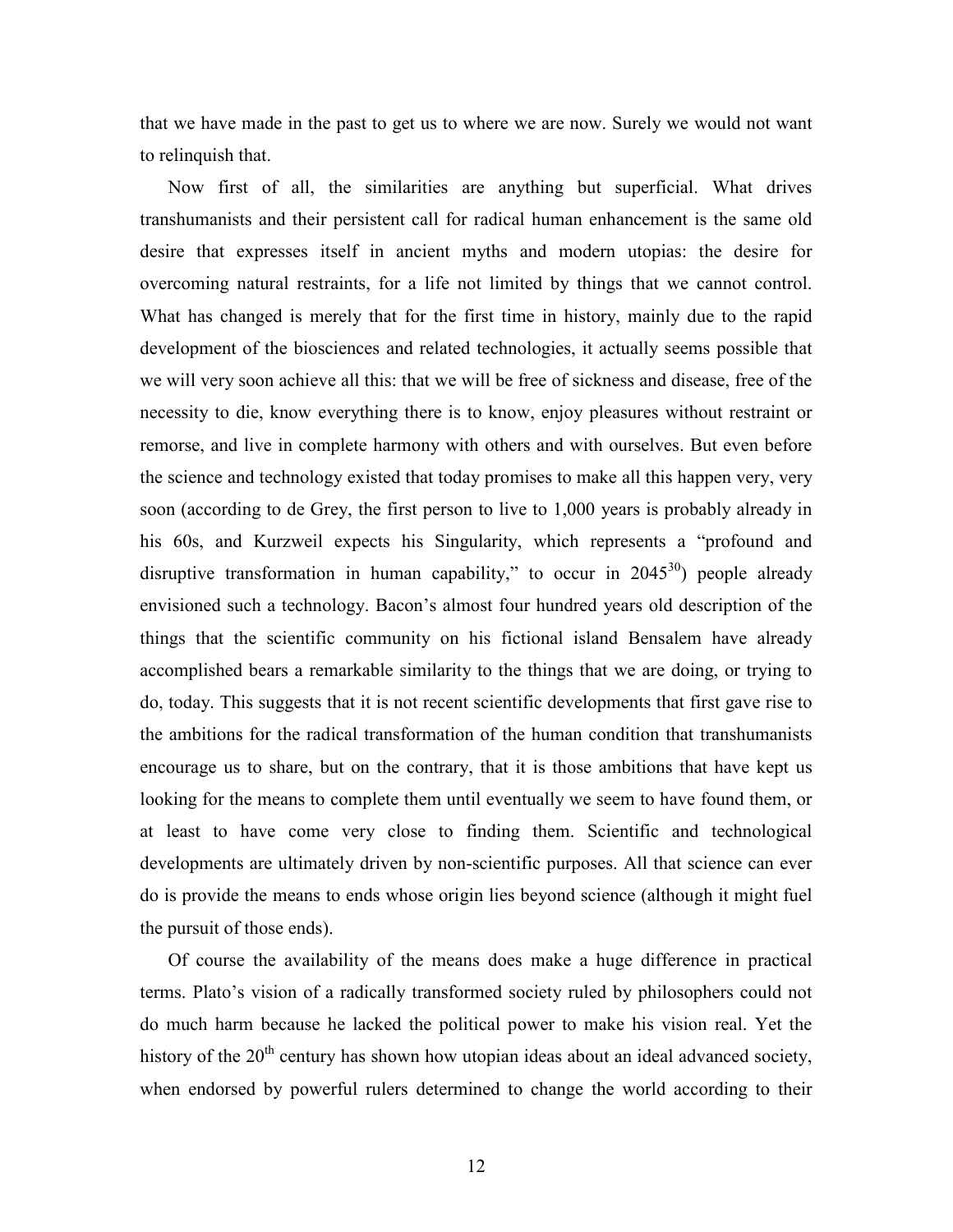vision, can easily lead to disaster. To repeat, that is not to say that it is necessarily wrong or bad to dream of a better world or to try to make the world a better place. Of course important developments have often been driven by utopian dreams of a better world. So clearly those dreams fulfil an important function. They serve as a reminder that the world doesn't *have* to be as it is: that there are other possible worlds that we could live in worlds in which nobody is poor and where everyone has enough to eat, worlds in which people are not being oppressed and each can say what they please, where everyone counts for one and no one for more than one; worlds perhaps where we don't have to work so hard and where there is more enjoyment, where being alive is an unimpaired pleasure, where there is no suffering, disease, or death, where we are powerful and no longer have to fear anything or anyone. Utopian dreams like these have no doubt stimulated social, scientific and technological progress. However, we must not forget that they have also led to humanitarian disaster when concerted attempts to make the dream come true failed miserably. Unfortunately, some worlds turn out to be less desirable than they appeared to be in our dreams, and some dreams get compromised by the means thought necessary to realize them. Others are repugnant in their own right. Clearly not all dreams are worth dreaming, and not all survive their implementation into the real world undamaged. The challenge is to know in advance what will happen if we endeavour to turn utopia into reality.

The problem with the transhumanist dream is that its realization requires a *radical* transformation of the human condition, and radical transformations, and even all *attempts* at radical transformation, are typically fraught with dangers and uncertainties. This is the reason why we cannot ignore the utopian elements in transhumanist arguments for radical enhancement. They are highly relevant because they effectively conceal the fact that we actually have no idea whether or not the suggested transformations of the human body and mind will really work out the way it is suggested. Yet by dwelling on the glorious future that allegedly awaits us, transhumanists make the risks of such an enterprise appear negligible or at least acceptable, which is not only intellectually dishonest, but also impedes a fair and rational assessment of the actual desirability of radical human enhancement. One striking example of this strategy at work can be found in Nicholas Agar's earlier book on *Liberal Eugenics,* where he briefly discusses the risks that radical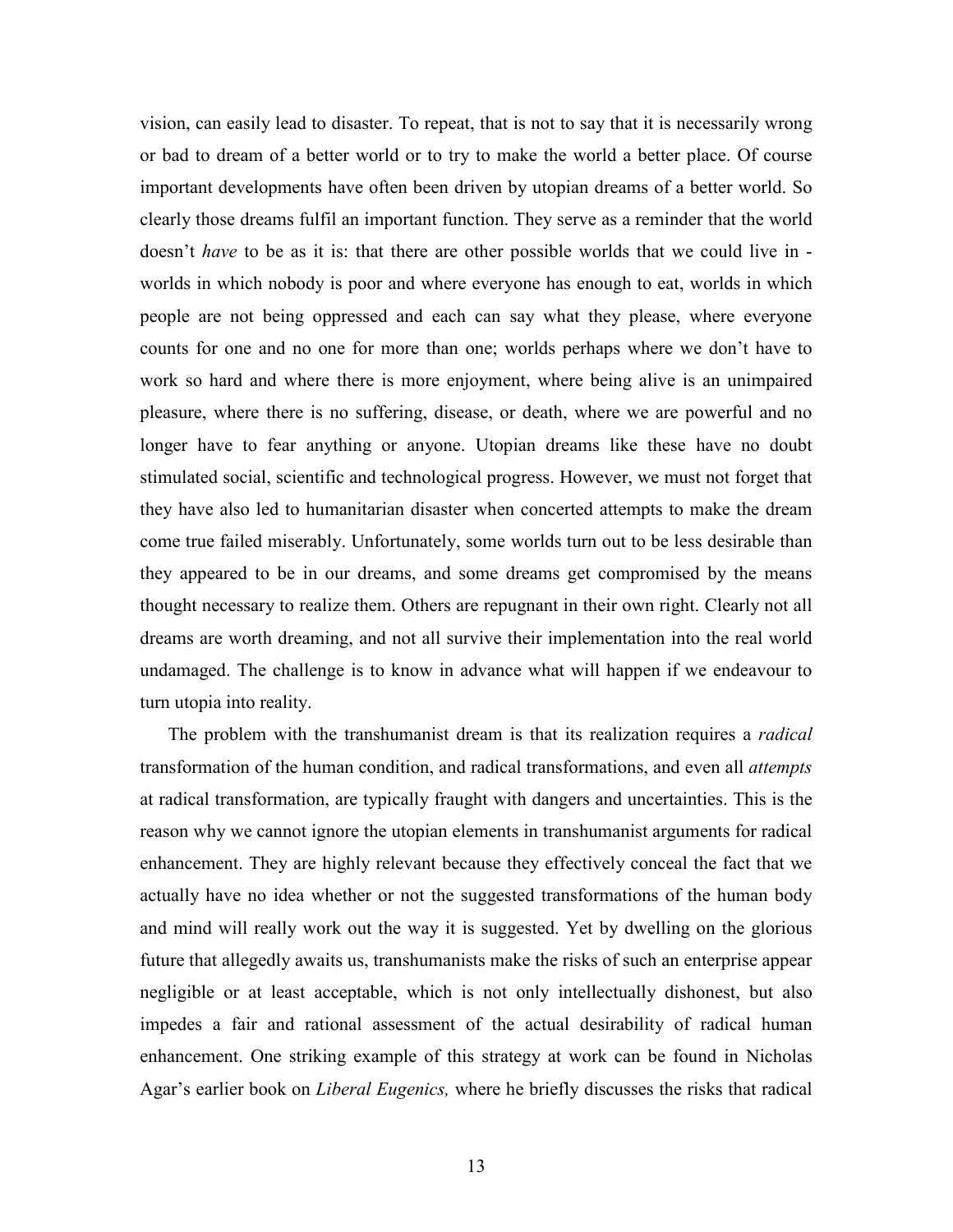enhancement may pose, and then quickly comes to the conclusion that the precautionary principle can be safely disregarded because enhancement technologies "actually do present potential benefits of a magnitude comparable with the nearly infinite potential penalties imagined by opponents."<sup>31</sup> In other words, our enhanced future existence is going to be so good that it is worth taking any risk at all to get there. For the argument to work, the benefits of radical enhancement must be pictured as so immense that a radical transformation of our very nature can plausibly be regarded as worth attempting. And the greater the benefits that are being promised to us, the more likely it may seem to us that at least *part* of what is being promised will actually come true. The need to greatly exaggerate the expected (or promised) gains becomes even more pressing when, as some philosophers do, radical enhancement technologies are described as something that we actually have a moral *duty* to develop, promote and apply.<sup>32</sup> The declaration of a moral duty reaffirms the order-character of the utopian description. We are told to act in a particular way because a) it will help bring about a "better world" (which mostly means one that perfectly responds to all our desires), and b) we have a moral obligation to bring it about, precisely because it is a *better* world. In other words, our posthuman future is going to be so good that it would not only be foolish to relinquish it, but moreover a *crime against humanity*.

 Second, by reconnecting with the crypto-Aristotelian faith in the "vocation of man" (Fichte), which was prevalent in the late  $18<sup>th</sup>$  century, but goes back at least to the Renaissance and in particular Pico della Mirandola's *Oration on the Dignity of Man*, transhumanists successfully lend an air of inevitability to the utopian scenarios they describe. The utopia of a radically enhanced posthumanity is not only presented as achievable, but as the natural destination of a journey that humanity has been on right from the start. The future paradise is a paradise regained: the place where we are meant to be and where, precisely for that reason, we eventually *will* be. Paradoxically, becoming *more* than human is what *being* human is thought to be all about. "To choose to be better is to be human." $33$  We can certainly slow down the progression towards posthumanity, perhaps even suspend it for a while, but ultimately we cannot prevent it. "We must progress on to transhumanity."<sup>34</sup> The upshot is that we have no choice but to go along with the suggested transformation and that therefore we can spare ourselves the trouble of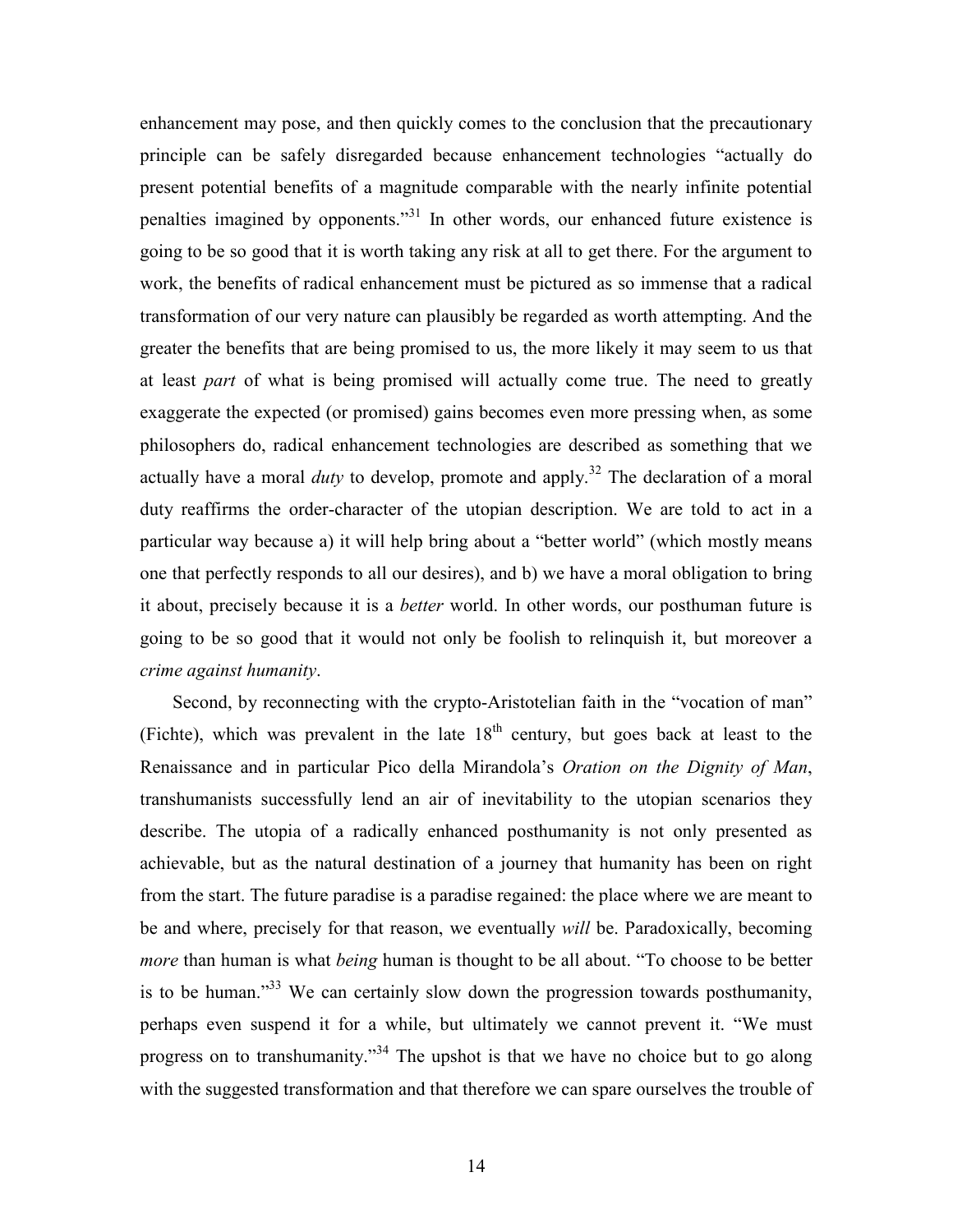thinking about whether we really *want* this to happen: it is going to happen anyway, so that all resistance is futile.

Third, the strong emphasis on the wonders that allegedly await us in our future posthuman existence makes our present condition appear far worse than it would if we didn't compare it with an imaginary future in which all our dreams have come true. In comparison with such a future our present life is bound to appear rather miserable. Think of Bostrom's claim, cited above, that each day will be a joy and that we will listen to music that is to Mozart what Mozart is to bad Muzak. The comparison effects a *conceptual devaluation* of the present. Mozart may not yet sound like bad Muzak to our merely human ears, but prompted by the mental image of the vastly superior music of the future we have already begun to *think* of it as inferior. This conceptual devaluation of the present considerably increases the desirability of radical enhancement and a posthuman future. In other words, the intended posthuman condition does not appear so incredibly attractive because we find our present human condition so deficient, but rather we find the latter deficient precisely because, and to the extent that, the former is depicted in such bright colours. The brighter we make the future shine, the duller the present will appear.

To conclude: I have argued that the plausibility of transhumanist arguments concerning the desirability of radical human enhancement crucially hinges on utopian ideas that are deeply rooted in our cultural imagination and have a long history that links them to ancient dreams, hopes and fears. We would do well to be aware of these roots, to reflect critically upon them and the ideals that they promote, and to ask to what extent, and with what final purpose, transhumanist arguments tacitly appeal to particular conceptions of human nature, rely on deeply ingrained understandings of what we should strive to be and how we should act. It seems to me that if we look behind the arguments, it is not pure reason that we find, as transhumanists are fond to point out, but rather a particular set of stories: about what it means to be human, what life is all about, and what the ultimate good is for beings such as us. And we may well think differently about that, or at least we might if we only had a clear grasp of the ideas that are being promoted in transhumanist versions of the Land of Cockaigne, which, it appears, is still haunting our dreams.